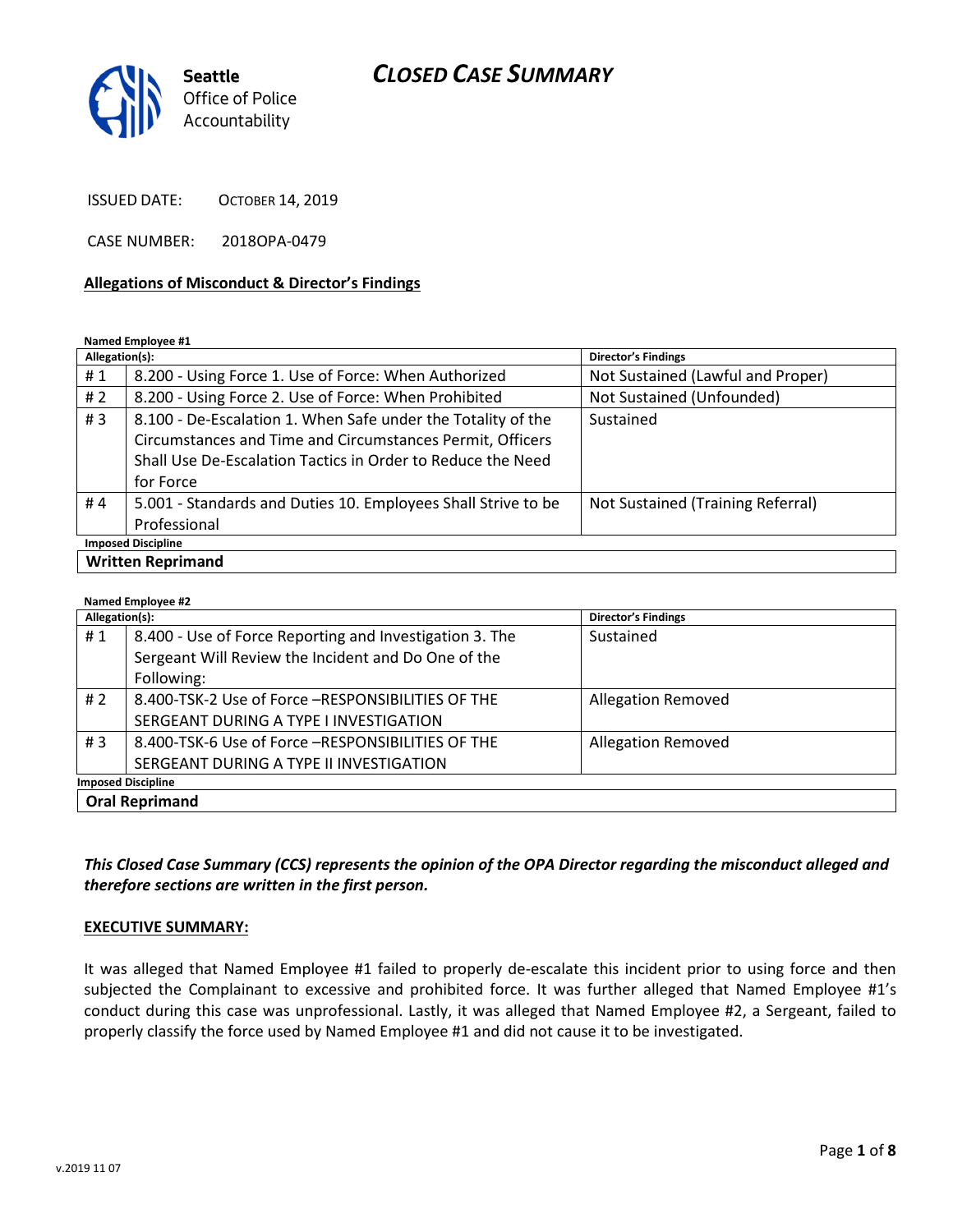OPA CASE NUMBER: 2018OPA-0479

#### SUMMARY OF INVESTIGATION:

Seattle

Office of Police Accountability

Officers, including Named Employee #1 (NE#1), responded to a call concerning an altercation between a male and security guards from a night club. The officers learned that the male, who was later identified as the Complainant, had been asked to leave the night club but refused to do so. The Complainant reportedly did not agree to leave the night club and a physical altercation ensued when the security guards attempted to physically remove him.

NE#1 generated a report as a result of the law enforcement action that he took towards the Complainant. He wrote that, when he first observed the Complainant, the Complainant had blood on his clothing and visible injuries. NE#1 also reported that the Complainant appeared to be extremely intoxicated. NE#1 wrote that the Complainant would not stop engaging with the security guards, who were being interviewed by another officer – referred to here as Witness Officer #1 (WO#1). The Complainant did not comply with NE#1's order that the Complainant come towards him. It was documented that one security guard stated that he punched the Complainant in the face when the Complainant attempted to fight him during the removal from the night club. NE#1 reported that the Complainant continued to refuse to leave the vicinity of the night club and that he told the officers to arrest him. NE#1 wrote that he arrested the Complainant for criminal trespass. Named Employee #2 (NE#2), who was NE#1's supervisor during the incident, screened the arrest. In the Arrest Screening Template that he generated, NE#2 indicated that the Complainant's injuries preexisted his interaction with officers and that no officer disclosed using reportable force on the Complainant. No use of force report was generated and NE#2 does not appear to have conducted any substantive force investigation.

This incident was captured on Body Worn Video (BWV). The video showed that the officers approached the Complainant, who was standing approximately 10-15 feet from the entrance to the night club. WO#1 asked the Complainant whether he was fighting anyone, and the Complainant responded: "Something like that." The officers asked the Complainant what the fight was about and he pointed towards the security guards. WO#1 walked towards the security guards and NE#1 walked to the left of the Complainant. NE#1 told the Complainant to come over to where he was standing multiple times, the last time raising his voice. The Complainant did not do so and stated "why" and "I'm not coming over there." NE#1 responded: "I'm not going to tell you again, get the fuck over here, now." The Complainant stated that he was not going to come over to NE#1 if he was "talking like that." NE#1 then said: "listen man, listen, [WO#1's] talking to [the security guard], come talk to me, I want to find out what going on, why's your lip all busted, come here." The Complainant responded: "Why the fuck are you talking like that?" NE#1 put on his gloves and again stated: "listen to me, come here." The Complainant then appeared to say "n----r" and "bitch" while looking in NE#1's direction. NE#1 responded: "What did you just say to me." The Complainant against said "bitch." NE#1 repeated "bitch" and further said: "is that a n----r I hear too?" NE#1 again told the Complainant: "come here and talk to me." The Complainant said no and turned to face away from NE#1. At the time, the Complainant had his arms behind his back with his hands clasped together. WO#1 stated to NE#1 that they "just had a trespass situation." NE#1 then said: "oh, that's it." The Complainant replied "yeah, that's it," while taking several steps towards NE#1. At that time, the Complainant still had his hands behind his back and was turned sideways. NE#1 said "I'd back up" and then, virtually immediately thereafter, forcefully pushed the Complainant. The Complainant moved backwards several feet and fell to the ground on his back. As the Complainant got up, NE#1 said: "Don't you approach me again like that." The Complainant asked NE#1 if he was allowed to do that and said that he would see him in court. The Complainant asked NE#1 for his name several times, getting angry when the information was not immediately provided. NE#1 gave the Complainant his name. The Complainant was informed that if he did not leave, he would be arrested for trespass.

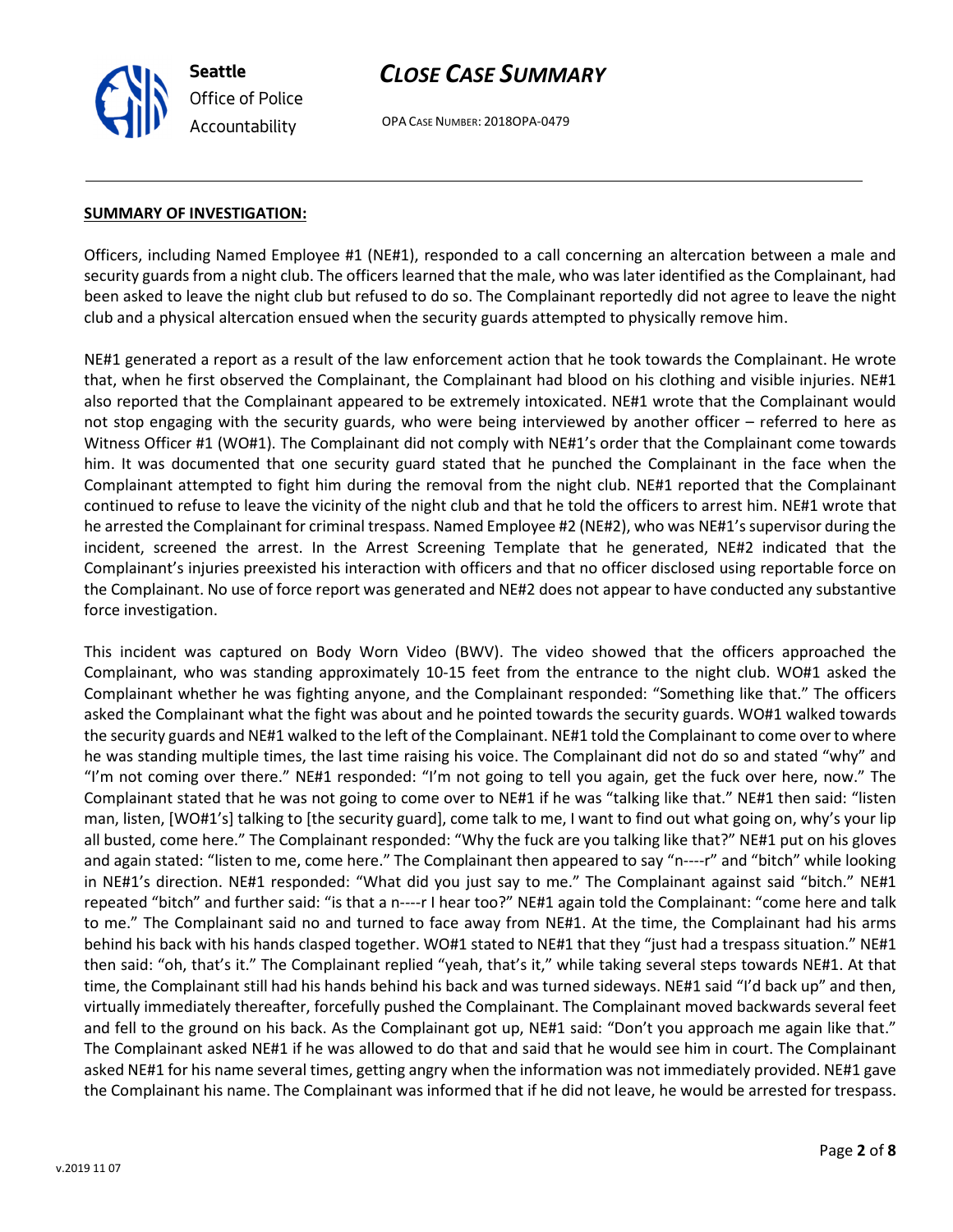

Office of Police Accountability

OPA CASE NUMBER: 2018OPA-0479

The Complainant and NE#1 continue to interact. At one point, the Complainant stated: "why the fuck did you push me like a fucking bitch…" NE#1 responded: "because you approached me with your…don't step to me again, you're going to get pushed again, I promise." The Complainant retorted: "Alright then push me again." NE#1 started laughing and stated: "don't start with me." The Complainant responded to NE#1's laughing and said: "you think you're funny because you're police…" NE#1 replied: "I don't at all, trust me. You don't want to step to me again. I was nice the first time."

WO#1 then took over the conversation with the Complainant. The Complainant continued to refuse to leave the vicinity of the night club. He grew agitated and ultimately told WO#1 that he wanted to be arrested and held out his arms. WO#1 continued to engage with him and did so calmly. WO#1 moved to take hold of the Complainant's arm. At that same time, NE#1 grabbed the Complainant's other arm and began to move it behind the Complainant's back. WO#1 stated, in a measured fashion: "Nope, let's just walk him off the property. That's what we're doing right now." NE#1 eased his hold on the arm and both officers walked the Complainant around the corner and away from the night club. Eventually, after the Complainant continued to refuse to leave the vicinity and pursuant to his request that he be arrested, he was handcuffed and taken into custody. The handcuffing was uneventful, and he was placed into the rear of the patrol vehicle and was transported from the scene.

## ANALYSIS AND CONCLUSIONS:

## Named Employee #1 - Allegations #1 8.200 - Using Force 1. Use of Force: When Authorized

SPD Policy 8.200(1) requires that force used by officers be reasonable, necessary and proportional. Whether force is reasonable depends "on the totality of the circumstances" known to the officers at the time of the force and must be balanced against "the rights of the subject, in light of the circumstances surrounding the event." (SPD Policy 8.200(1).) The policy lists a number of factors that should be weighed when evaluating reasonableness. (See id.) Force is necessary where "no reasonably effective alternative appears to exist, and only then to the degree which is reasonable to effect a lawful purpose." (Id.) Lastly, the force used must be proportional to the threat posed to the officer. (Id.)

As discussed more fully below (see Named Employee #1, Allegation #3), I find that NE#1's failure to de-escalate ultimately necessitated the need to use force. In this regard, I find that NE#1 violated policy during this incident. However, this does not necessarily yield the force, itself, as out of policy. OPA evaluates the force independently and when looking at the circumstances present at the moment in time at which the force was used.

When the push occurred, the Complainant had taken two steps towards NE#1 in a manner that could have been reasonably interpreted as aggressive. In addition, just prior to that, the Complainant had referred to NE#1 with racial and pejorative terms. Lastly, the Complainant was argumentative and intoxicated, which caused his behavior to be unpredictable. For these reasons, OPA finds that NE#1 reasonably believed that, at the moment he pushed the Complainant, the Complainant presented a potential threat of harm to his person. This is the case even if NE#1, by his conduct, caused that threat at least in part. As such, NE#1 was permitted to use force to move the Complainant back in the form of a push.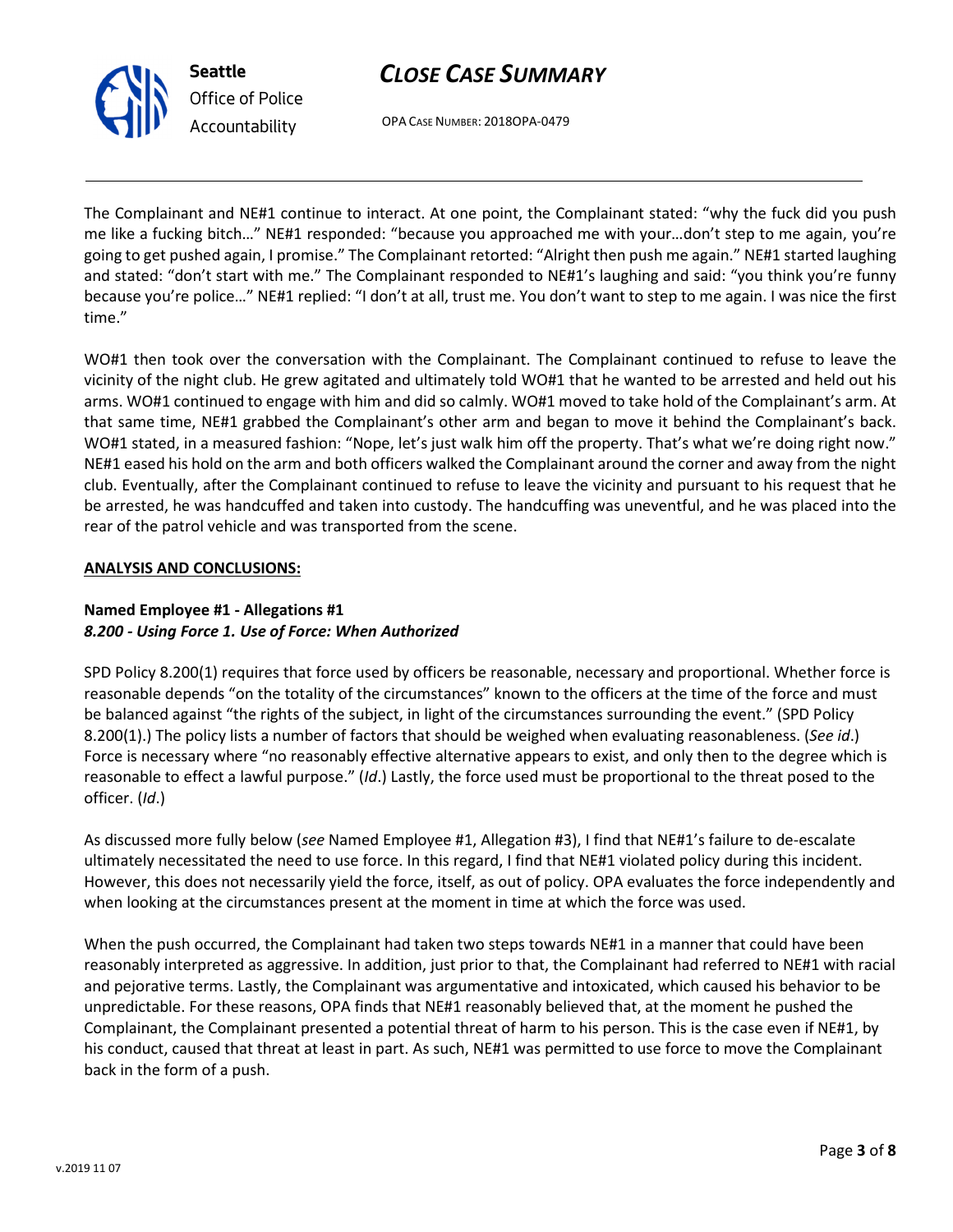

OPA CASE NUMBER: 2018OPA-0479

From OPA's review of the video, it appears that NE#1 did not use undue force when he pushed the Complainant and that the Complainant's level of intoxication played a substantial role in him falling backwards and onto the ground. For these reasons, I find that the force was reasonably, necessary, and proportional, and I recommend that this allegation be Not Sustained – Lawful and Proper.

Recommended Finding: Not Sustained (Lawful and Proper)

## Named Employee #1 - Allegation #2 8.200 - Using Force 2. Use of Force: When Prohibited

SPD Policy 8.200-POL-2 states that force is prohibited to "punish or retaliate" or "against individuals who only verbally confront them unless the vocalization impedes a legitimate law enforcement function."

Virtually immediately prior to the use of force, the Complainant used pejorative and racial terms towards NE#1 and repeatedly refused to comply with his orders. Based on this, it appeared possible that NE#1 may have used force in violation of this policy.

While, as discussed below, OPA has concerns regarding this incident, OPA ultimately finds the evidence insufficient to establish that NE#1 used prohibited force. As such, OPA recommends that this allegation be Not Sustained – Unfounded.

Recommended Finding: Not Sustained (Unfounded)

### Named Employee #1 - Allegation #3

### 8.100 - De-Escalation 1. When Safe under the Totality of the Circumstances and Time and Circumstances Permit, Officers Shall Use De-Escalation Tactics in Order to Reduce the Need for Force

"De-escalation tactics and techniques are actions used by officers, when safe and without compromising law enforcement priorities, that seek to minimize the likelihood of the need to use force during an incident and increase the likelihood of voluntary compliance." (SPD Policy 8.100-POL-1.)

The policy further instructs that: "When safe and feasible under the totality of circumstances, officers shall attempt to slow down or stabilize the situation so that more time, options and resources are available for incident resolution." (Id.) Officers are also required, "when time and circumstances permit," to "consider whether a subject's lack of compliance is a deliberate attempt to resist or an inability to comply based on factors" such as "mental impairment…drug interaction…[and/or] behavioral crisis." (Id.) These mental and behavioral factors should be balanced by the officer against the facts of the incident "when deciding which tactical options are the most appropriate to bring the situation to a safe resolution." (Id.)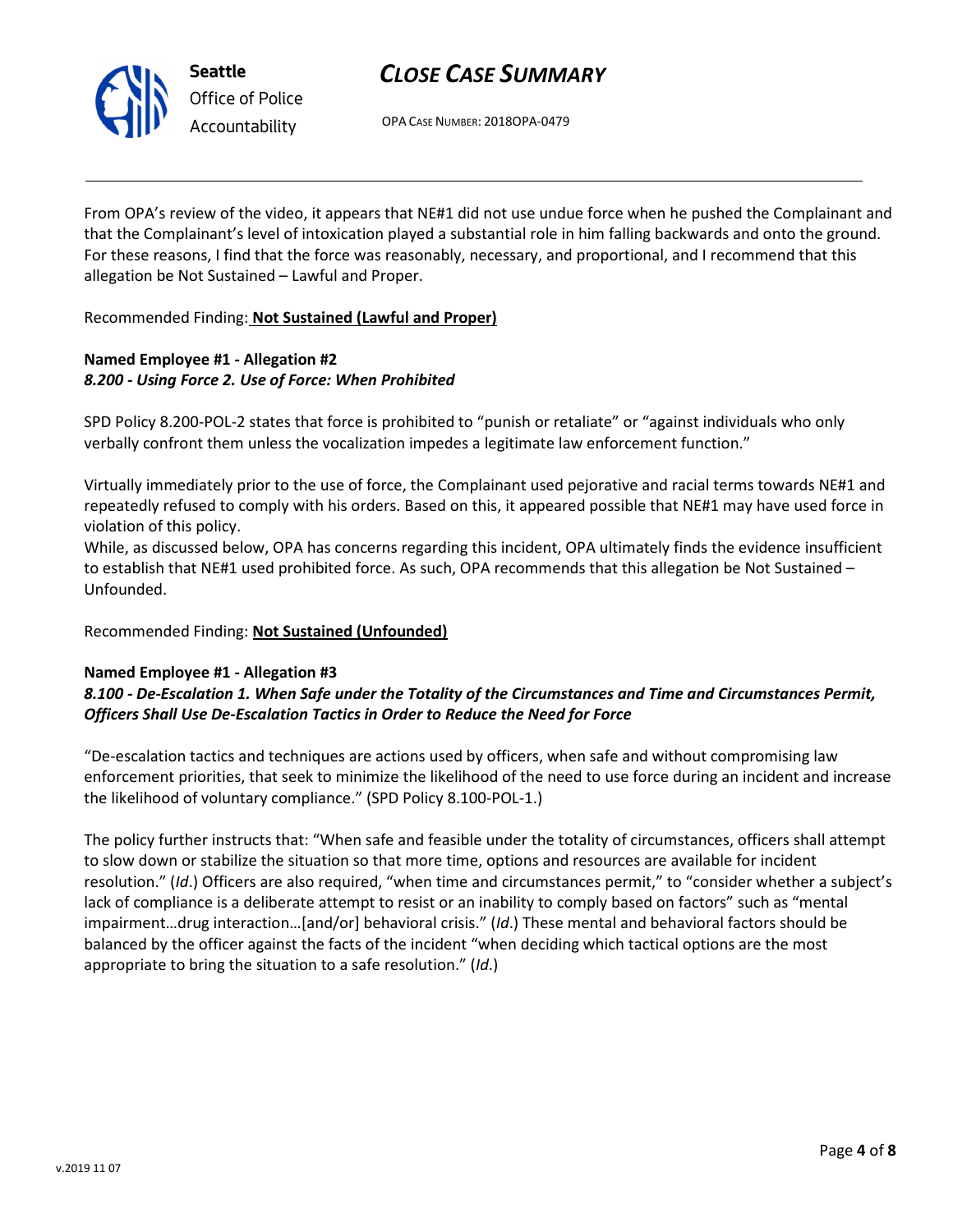

OPA CASE NUMBER: 2018OPA-0479

The policy gives several examples of de-escalation, which include: mitigating the immediacy of the threat to give officers time to use extra resources and to call more officers or specialty units; and increasing the number of officers on scene to thus increase the ability to use less force. (Id.) Other examples of de-escalation include, but are not limited to:

- Placing barriers between an uncooperative subject and officers;
- Containing the threat;
- Decreasing exposure to the potential threat by using distance, cover and concealment;
- Avoidance of physical confrontation unless immediately necessary to protect someone or stop dangerous behavior;
- Using verbal techniques, such as "Listen and Explain with Equity and Dignity" (LEED) to calm an agitated subject and promote rational decision making;
- Calling extra resources, including CIT officers and officers equipped with less-lethal tools; and
- Using "any other tactics and approaches that attempt to achieve law enforcement objectives by gaining the compliance of the subject.

(Id.) De-escalation is inarguably a crucial component of the Department's obligations under the Consent Decree; however, it is not purposed to act as an absolute bar to enforcing the law when necessary. That being said, where officers fail to fully de-escalate and instead act in a manner that increases the need for force and the level of force used, such conduct is inconsistent with the Department's policy and expectations.

When the Named Employees first arrived at the scene, they were aware that an individual had been fighting with security guards. They quickly identified the Complainant as this individual and noted that he was injured. At the time he was initially contacted by the officers, the Complainant was not actively fighting with anyone and did not appear to pose an immediate risk of harm. While the Complainant initially refused to walk over to NE#1 after receiving the first orders that he do so, NE#1 virtually immediately raised his voice and told the Complainant to "get the fuck over here, now." After that point, there was no further positive dialogue between NE#1 and the Complainant. The Complainant remained unhappy at NE#1's tone and the way that NE#1 spoke to him. While NE#1 moderated his tone after swearing at the Complainant, it was too late at that point, as the Complainant's anger had grown.

NE#1 appeared to further rile the Complainant when he stated "oh, that's it," in response to WO#1's assertion that this was just a trespass situation. From OPA's review of the video and given NE#1's tone and inflection, it appears that this statement may have been made to antagonize the Complainant and, indeed, it served to do so. Immediately after that statement was uttered by NE#1, the Complainant approached NE#1 and was pushed to the ground.

NE#1 continued to agitate the Complainant after the force was used when he laughed while talking to the Complainant and when he told him: "You don't want to step to me again. I was nice the first time." Again, this further escalated the situation.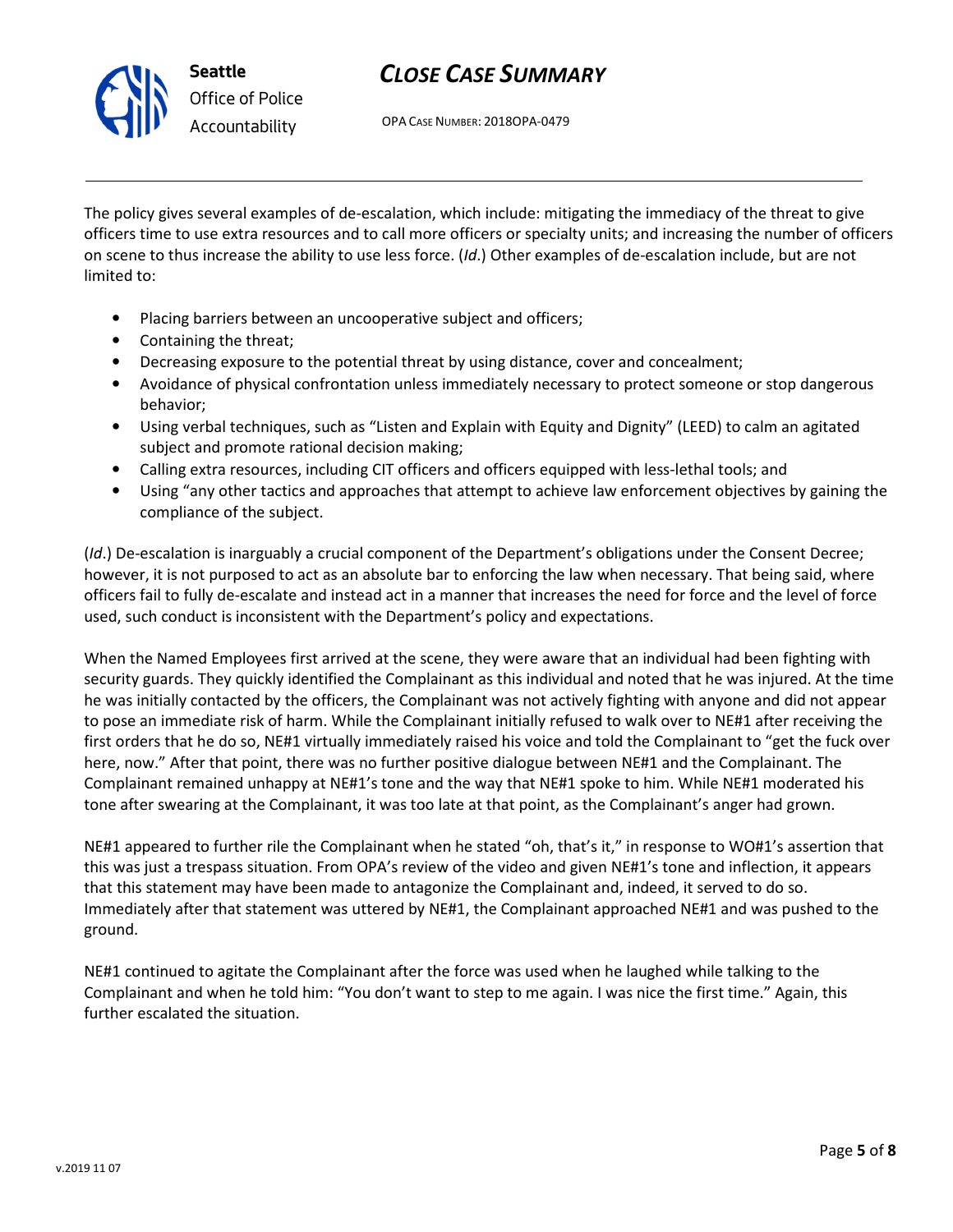



OPA CASE NUMBER: 2018OPA-0479

Based on OPA's analysis of the evidence, NE#1 failed to comply with the Department's de-escalation policy. Upon contacting the Complainant, NE#1 did not apply the LEED model. Indeed, to the contrary, he virtually immediately escalated the situation by raising his voice at the Complainant and telling him to "get the fuck over here, now." NE#1 did not appear to meaningfully consider whether the Complainant's lack of compliance was based on his level of intoxication. Moreover, he failed to evaluate and apply other tactics that could have minimized the need to use force during this incident.

His non-compliance with this policy is even more clear when comparing his approach to that employed by WO#1. WO#1 remained calm with the Complainant even though the Complainant engaged in virtually the exact same behavior when interacting with WO#1. He was respectful of the Complainant even when the Complainant was being non-compliant, disrespectful, and difficult. WO#1 further ensured that, even when the decision was made to take the Complainant into custody, it was done gently and without the use of any reportable force.

Ultimately, the Department expects that officers will comply with the Department's de-escalation policy, especially in those cases where a subject may be impaired. NE#1 did not do so here and, as such, I recommend that this allegation be Sustained.

Recommended Finding: Sustained

### Named Employee #1 - Allegations #4 5.001 - Standards and Duties 10. Employees Shall Strive to be Professional

SPD Policy 5.001-POL-10 requires that SPD employees "strive to be professional at all times." The policy further instructs that "employees may not engage in behavior that undermines public trust in the Department, the officer, or other officers." (SPD Policy 5.001-POL-10.) The policy further states the following: "Any time employees represent the Department or identify themselves as police officers or Department employees, they will not use profanity directed as an insult or any language that is derogatory, contemptuous, or disrespectful toward any person." (Id.) Lastly, the policy instructs Department employees to "avoid unnecessary escalation of events even if those events do not end in reportable uses of force." (Id.)

I find that NE#1 violated the Department's professionalism policy when he unnecessarily escalated this incident through his acts and statements. However, I find that this conduct is already captured by Allegation #3 and, as such, I decline to also issue a Sustained finding here. Instead, I recommend that NE#1 receive the below Training Referral.

• Training Referral: NE#1's chain of command should counsel him concerning this incident and should discuss how he could have better handled his interaction with the Complainant. NE#1's chain of command should specifically cover NE#1's professionalism, his escalation of this incident, and his decision to use force. This counseling session should include watching the video of this incident. NE#1's chain of command should further provide NE#1 with whatever training it deems appropriate. This counseling and any associated retraining should be documented and this documentation should be maintained in an appropriate database.

### Recommended Finding: Not Sustained (Training Referral)

### Named Employee #2 - Allegations #1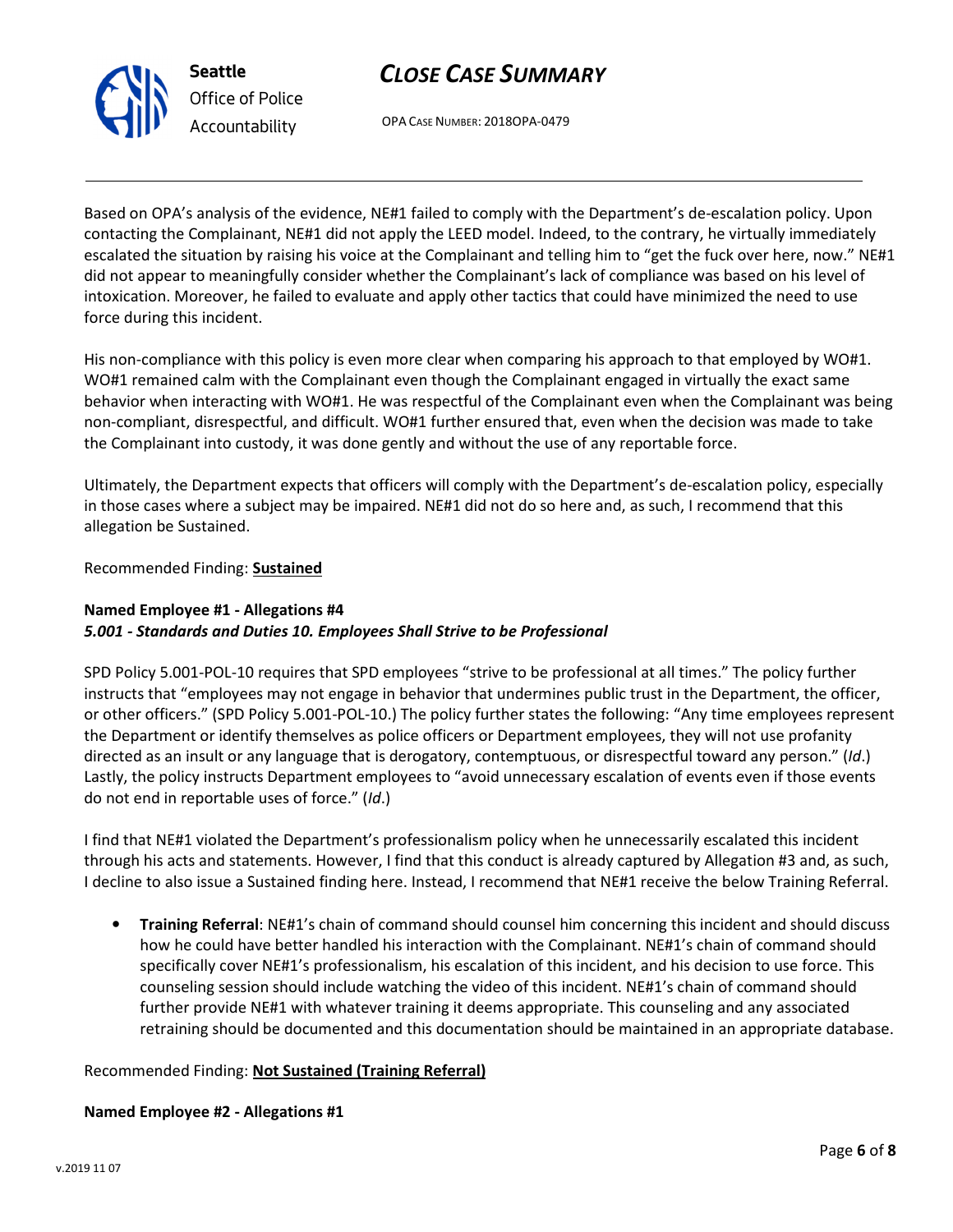OPA CASE NUMBER: 2018OPA-0479

#### 8.400 - Use of Force Reporting and Investigation 3. The Sergeant Will Review the Incident and Do One of the Following:

Named Employee #2 (NE#2) was the supervisor who responded to the scene to screen the Complainant's arrest. NE#1 disclosed to NE#2 that, when the Complainant approached him and began "getting real close," he pushed the Complainant and he fell on his "butt" and got back up." NE#2 spoke to the Complainant who disclosed that he had been pushed by NE#1 and asked to file charges against NE#1. NE#2 asked the Complainant if he was injured and the Complainant said that he hurt his teeth, jaw, and his right elbow when he was pushed to the ground by NE#1. He stated that the Complainant used "all his force." After speaking with the Complainant, NE#2 again spoke to NE#1 and NE#1 confirmed, in response to NE#2's questions, that the Complainant fell on his "butt." NE#2 also spoke with one of the security guards who told him that the Complainant was pushed and then fell on his rear-end and side.

NE#2 did not instruct NE#1 to complete a use of force report and did not investigate the force. He told OPA that he did not do so because the officer did not use any force that caused an injury. He further asserted that, even though the Complainant may have initially stated that he was injured by the push, the Complainant later changed his story to say that he was "slammed" on his face. NE#2 contended that, as this did not occur, there was no force that needed to be documented and investigated. NE#2 ultimately made an OPA referral concerning this incident. However, he did not watch the video of this incident prior to making that referral or, for that matter, prior to making the determination that no reportable force had been used.

SPD Policy 8.400-POL-1(3) provides that, upon responding to a use of force, the Sergeant reviews the incident and classifies the force by type. The policy explains that force should be classified as Type I when it is "low level physical force" that "[c]auses transient pain or disorientation, but does not cause, and would not reasonably cause, injury or other require a Type II investigation." Force should be classified as Type II when it: "Causes physical injury greater than temporary pain"; or "Could be reasonably expected to cause such an injury"; or "Results in a complaint of such an injury, and does not rise to the level of a Type III investigation."

Here, NE#2 was aware that NE#1 used force to push the Complainant, causing the Complainant to fall to the ground. The Complainant told NE#2 that the fall caused him to injure his teeth, jaw, and right elbow. From OPA's review of the video, the Complainant did not tell NE#2 that he was "slammed" on his face. He consistently asserted that he was pushed down and that the push caused him to suffer injuries. NE#2 credited NE#1's account that the Complainant fell on his "butt" and, thus, concluded that the Complainant's alleged injuries could not have been caused by the force NE#1 used. However, NE#2 did not watch the video and had no conclusive evidence to establish that this was the case.

For the above reasons, NE#2 should have classified the force as, at the very least, Type 1. While NE#2 made an OPA referral, this does not excuse his failure to properly classify the force used by NE#1 and to ensure that it was investigated. As such, I recommend that this allegation be Sustained.

#### Recommended Finding: Sustained



Seattle

Office of Police Accountability